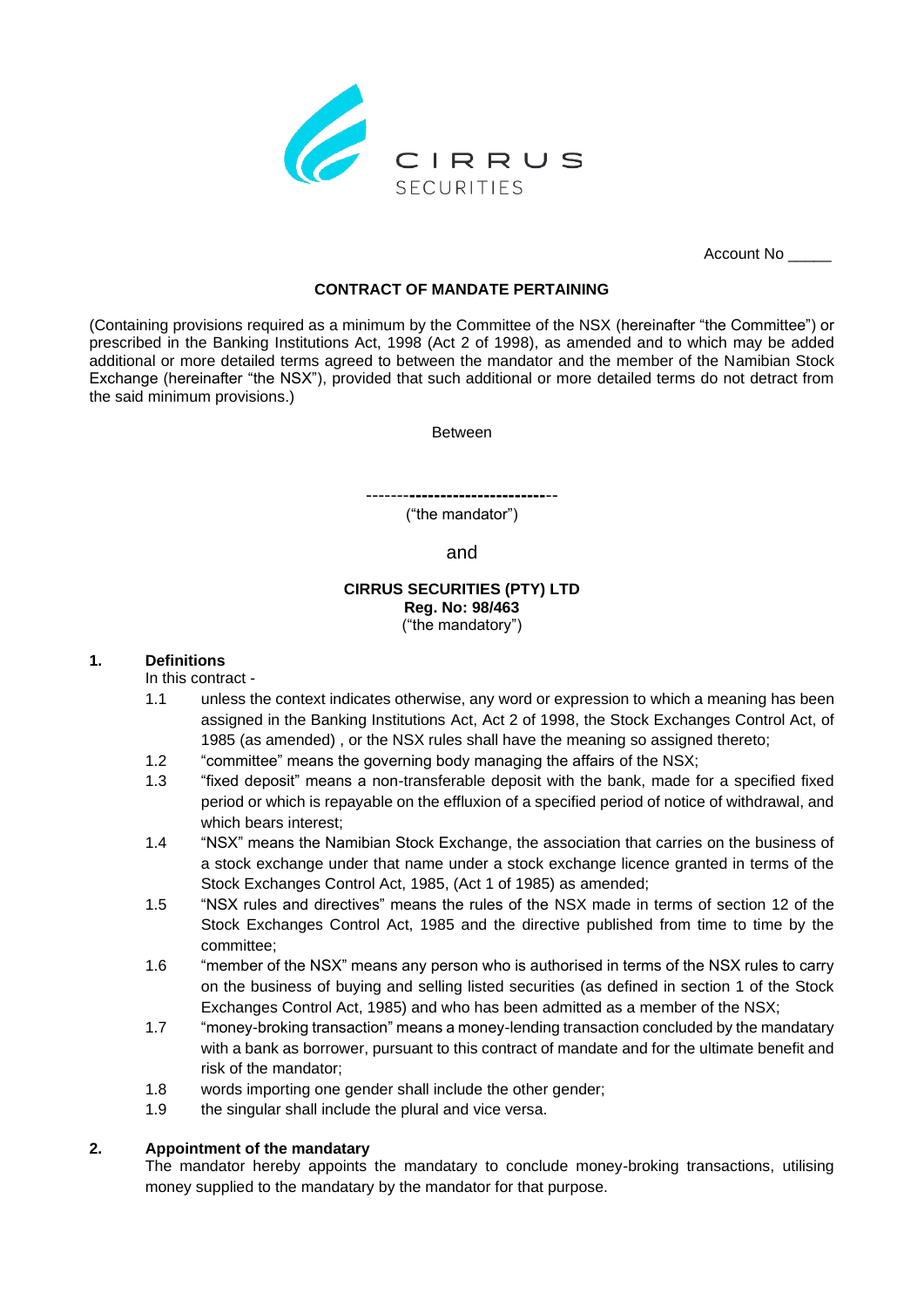# **3. Termination of this contract**

Subject to accounting for outstanding obligations, this contract –

- 3.1 may be terminated at the close of business on any day by written notice delivered by one party to the other;
- 3.2 shall automatically terminate in any of the following events:
	- 3.2.1 The death of the mandator or the mandatary, if a natural person;
	- 3.2.2 the sequestration of the estate of the mandator or mandatary, if a natural person or a partnership;
	- 3.2.3 the dissolution, for reasons other than sequestration, of the mandator or mandatary, if a partnership;
	- 3.2.4 the winding-up or deregistration of the mandator or mandatary, if a juristic person;
	- 3.2.5 the mandatary becoming a defaulter in terms of the NSX rules;
	- 3.2.6 the mandatary ceasing to be a member of the NSX.
- 3.3 In the event of this contract terminating on any of the grounds set out in 3.1 and 3.2 above (other than the death of the mandator), the committee shall be entitled to apply the NSX's rules to money-broking transactions effected by the mandatary pursuant to this contract and that are still outstanding.

# **4. Duties and rights of mandatary**

- 4.1 The mandatary undertakes to
	- 4.1.1 at all times act with the utmost good faith towards the mandator;
	- 4.1.2 conclude money-broking transactions with banks, resulting in either fixed deposit or call accounts maintained by the mandatary with the banks concerned being opened or credited, utilising money received from the mandator for that purpose;
	- 4.1.3 monthly, in arrears, deliver, or cause to be delivered, to the mandator a statement reflecting, in respect of the preceding month, the following:
		- 4.1.3.1 All amounts invested and withdrawn;
		- 4.1.3.2 the dates and terms of all investments allocated to the mandator, including the names of the banks with which the deposits have been made, the interest rates applicable to the deposits and received by the mandator, and the repayment details;
		- 4.1.3.3 the total (gross) amount of interest earned during that month, for the benefit of the mandator, from each bank with which deposits have been made;
		- 4.1.3.4 the total amounts of all deposits allocated to the mandator and the names of the banks by which such deposits are held at the date of the statement;
		- 4.1.3.5 the nature of all documents held in safe custody in connection with a moneybroking transaction, and the place or places at which such documents are so held; and
		- 4.1.3.6 the actual fee, reflected in Namibian Dollar or as a percentage, charged by the mandatary to the mandator for that month;
	- 4.1.4 deposit, before the close of business on the day of receipt of any money for investment from the mandator, such money in a call account maintained by the mandatary with a bank if such money has not by then already been deposited in a current, fixed deposit or other interest-bearing account with a bank in terms of this contract;
	- 4.1.5 take all reasonable and necessary steps, to recover amounts due by a bank, including *mora* interest, in terms of a money-broking transaction, always provided that such steps are taken at the expense and risk of the mandator; and
	- 4.1.6 pay out to the mandator, on receipt of payment from the bank, the amount due to the mandator, unless instructed to reinvest such amount for the benefit of the mandator.
- 4.2 The mandatory may deposit money accepted from the mandator into an account maintained by the mandatary with a bank, irrespective of whether such money is so deposited together with money so accepted by the mandatary from other mandators.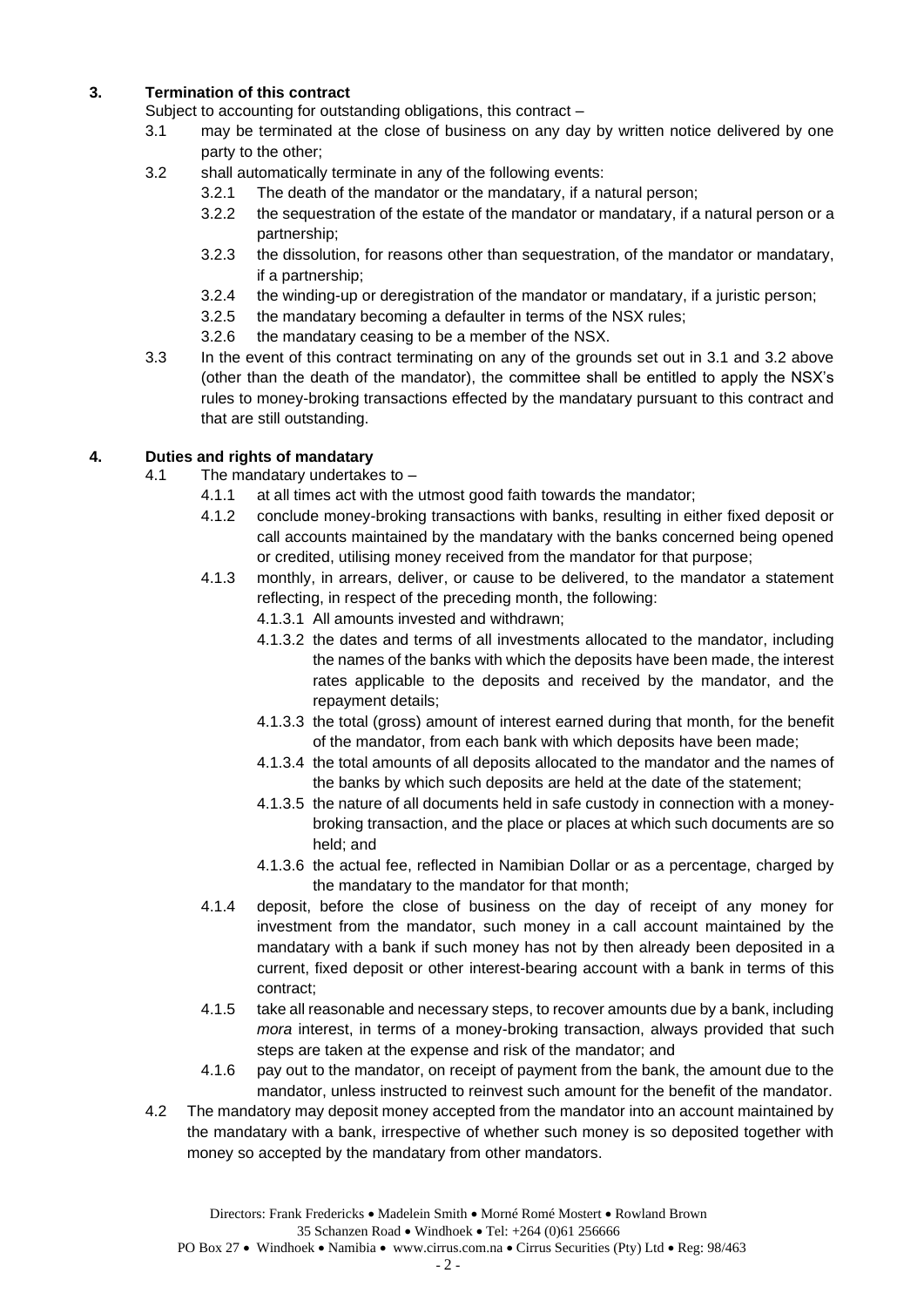# **5. Acknowledgement and undertakings by the mandator**

- 5.1 The mandator acknowledges that
	- 5.1.1 the ultimate risk and benefit in all money-broking transactions concluded in terms of this contract of mandate shall be borne by and accrue to the mandator;
	- 5.1.2 the mandatory does not borrow from the mandator the money entrusted by the mandator to the mandatary for purposes of concluding a money-broking transaction;
	- 5.1.3 subject to the provisions of paragraph 4.1.5 above, neither the mandatary, in so far as he acts within the limits of this mandate, nor the NSX assumes any liability in respect of a bank's failure to meet its commitments in terms of a money-broking transaction;
	- 5.1.4 the mandatary may, for concluding a money-broking transaction, pool funds received from the mandator with funds received from other mandators, provided always that the mandator is allocated *pro rata* the benefits and risks of such pooled deposits.
	- 5.2 The mandator undertakes
		- 5.2.1 carefully to peruse and consider all statements rendered to him pursuant to paragraph 4.1 above, and forthwith to advise the mandatary, in writing, of any money-broking transactions from which the mandator wishes to withdraw or that the mandator wishes to have terminated as soon as the mandatary may lawfully procure such withdrawal or termination;
		- 5.2.2 forthwith to notify the mandatary in writing if there is anything contained in any statement referred to in paragraph 4.1, above, that is not understood or that is believed to be incorrect and, furthermore, undertakes likewise to notify the mandatary if the mandator does not receive a statement in any month: Provided that if the mandator does not receive a satisfactory explanation from the mandatary in reply to the mandator's notification to the mandatary, as aforesaid, the mandator shall be entitled to advise, within a reasonable time, the Manager Surveillance of the NSX of such lack of satisfaction and, at the same time, deliver to the Manager: Surveillance of the NSX a copy of the relevant explanations and correspondence.

# **6. Remuneration of the mandatary**

In consideration for the services to be rendered by the mandatary to the mandator pursuant to this contract, the mandator shall pay to the mandatary each month a fair and reasonable remuneration.

# **7.** *Domicilium citanti et executandi*

7.1 Each of the parties hereto chooses its *domicilium citanti et executandi* for the purposes of this contract and at which all notices and processes may be served as follows:

| <b>Mandator</b>          |                             |  |
|--------------------------|-----------------------------|--|
| <b>Contact Person:</b>   |                             |  |
| <b>Physical Address:</b> |                             |  |
| <b>Postal Address:</b>   |                             |  |
| Telephone (b):           | <b>ID or Passport No:</b>   |  |
| Telephone (h):           | <b>Minor: Relationship</b>  |  |
| Cell phone:              | <b>Minor: Date of Birth</b> |  |
| Fax:                     | CO or CC number:            |  |
| Bank:                    | <b>Email Address:</b>       |  |
| Branch: (name &<br>code) | Source of Income:           |  |
| <b>Account Name:</b>     | Employer:                   |  |
| <b>Account Number:</b>   | <b>Occupation:</b>          |  |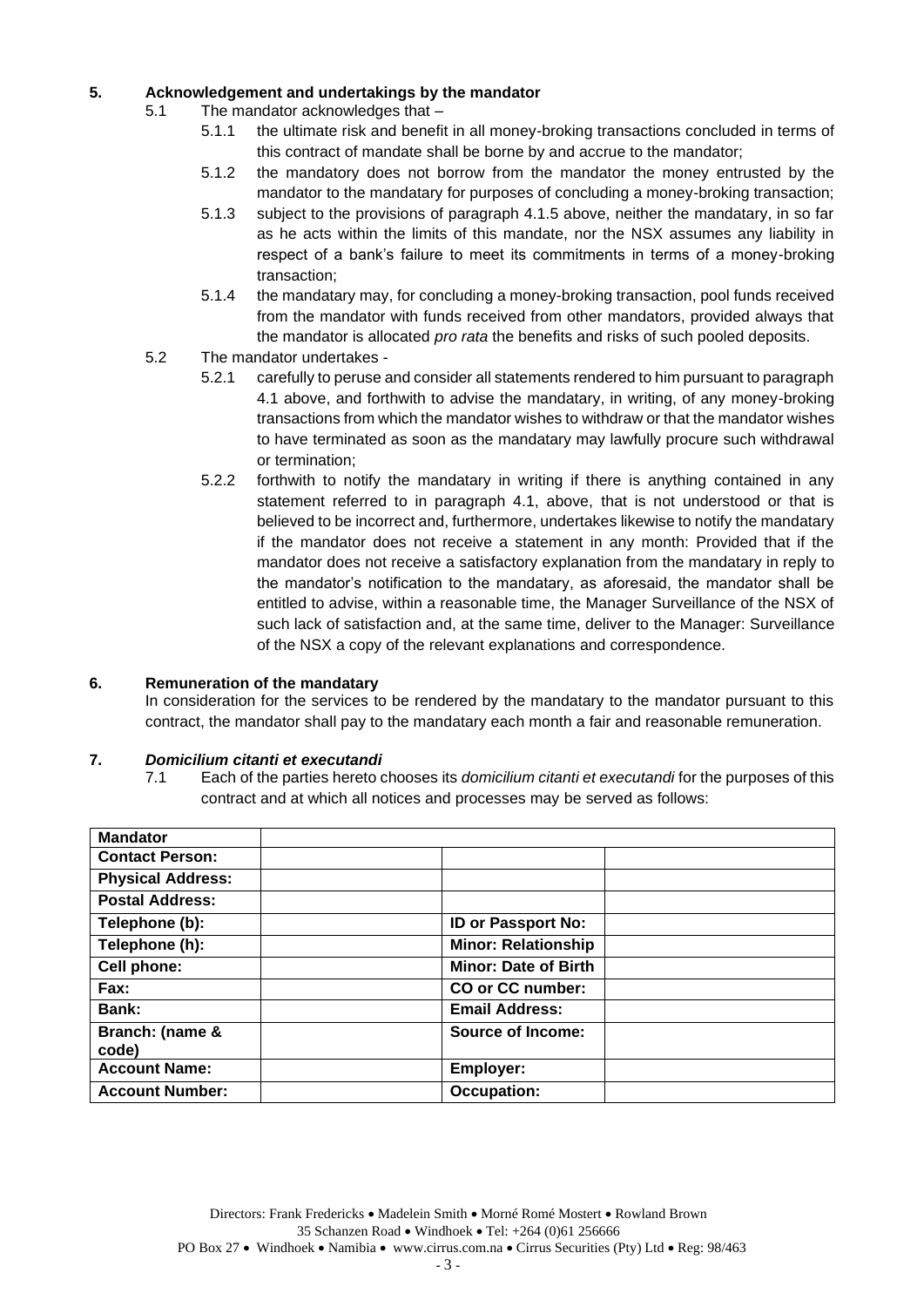# **Cirrus Securities (Pty) Ltd (Mandatary)**

Address: P O Box 27, Windhoek, Namibia 35 Schanzen Rd, Windhoek Telephone: + (264) 61 25 6666 Fax: + (264) 61 25 6789

> 7.2 Either party hereto may change any of the above details by written notice delivered to the other party.

## **8. Whole contract**

This document contains all the terms of the contract of mandate between the parties. No warranty, representation or term not contained herein shall be binding on the parties. No modification or amendment and no consensual cancellation of this contract shall be valid unless reduced to writing and signed by both parties.

| Signed at ______________ on this _____ day of _______________ 202__       |  |                  |
|---------------------------------------------------------------------------|--|------------------|
| As witnesses:                                                             |  |                  |
|                                                                           |  |                  |
|                                                                           |  |                  |
|                                                                           |  | <b>Mandator</b>  |
|                                                                           |  |                  |
|                                                                           |  |                  |
|                                                                           |  |                  |
| Signed at ______________________ on this ________ day of __________ 202__ |  |                  |
| As witnesses:                                                             |  |                  |
|                                                                           |  |                  |
|                                                                           |  | <b>Mandatory</b> |
|                                                                           |  |                  |
|                                                                           |  |                  |
| $2. -$                                                                    |  |                  |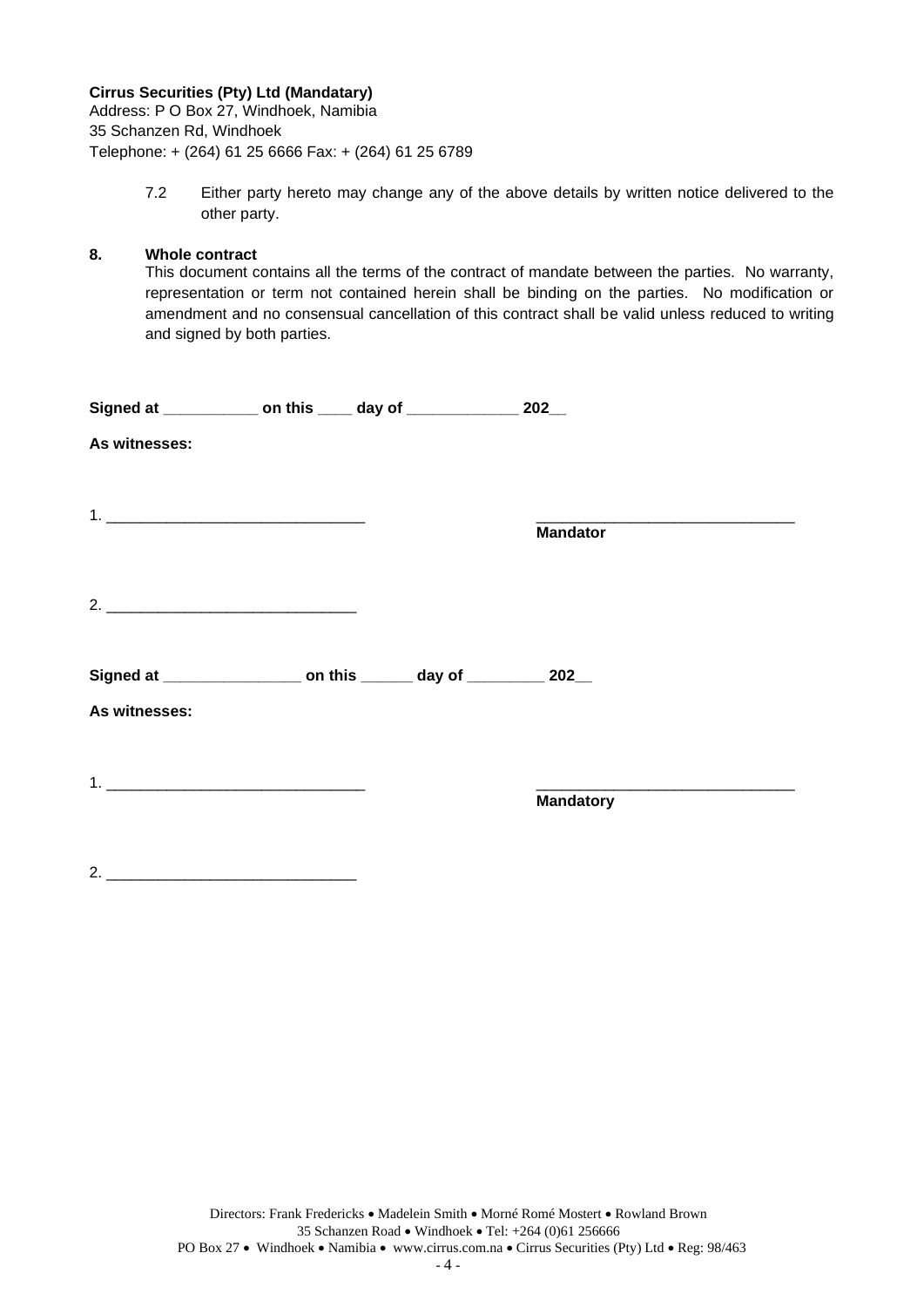

REVENUE STAMP

#### **INDEMNITY FORM**

Indemnity in respect of communication or instructions conveyed and/or purported to have been conveyed electronically [for purposes of this document, *"electronically" or "electronic" in relation to communication or instructions, means the transfer of writing, signals, data, sounds, images, signs or intelligence sent via an electronic device, which specifically includes communication or instructions given telephonically, by fax and/or by email*] to Cirrus Securities (Pty) Ltd ("**Cirrus**").

|                                 | l/we.                                                                                                                                                                                                                         |
|---------------------------------|-------------------------------------------------------------------------------------------------------------------------------------------------------------------------------------------------------------------------------|
|                                 |                                                                                                                                                                                                                               |
|                                 | Identity number: the contract of the contract of the contract of the contract of the contract of the contract of the contract of the contract of the contract of the contract of the contract of the contract of the contract |
| Account number: Account number: |                                                                                                                                                                                                                               |
|                                 | authorised to sign and act on behalf of [if applicable]                                                                                                                                                                       |
|                                 |                                                                                                                                                                                                                               |
|                                 |                                                                                                                                                                                                                               |
|                                 |                                                                                                                                                                                                                               |

herewith acknowledge and understand that I hereby expressly authorise Cirrus to carry out certain transactions on my/our account(s) on the basis of instructions given electronically, and hereby further authorise and instruct Cirrus to correspond and share confidential or otherwise sensitive information with me/us via **[indicate preferred method(s) of communication with "X"]**

|  |  | $\sim$ $\sim$<br>±maı |  | n<br>hone<br>elt<br>эr |  | u'or<br>`ax |  | 111100<br>"car.<br>con <sup>+</sup><br>imai<br>$\sim$ $\sim$<br>. .<br>., |  | Wit.<br>0.0.0111<br>nn<br><b>ALLEY</b><br>ane<br>stior<br>. . |
|--|--|-----------------------|--|------------------------|--|-------------|--|---------------------------------------------------------------------------|--|---------------------------------------------------------------|
|--|--|-----------------------|--|------------------------|--|-------------|--|---------------------------------------------------------------------------|--|---------------------------------------------------------------|

## *I/we understand, confirm and acknowledge that:*

- authorising Cirrus to act upon electronic instructions, or to correspond electronically, may not be the safest or most prudent way of managing my/our account(s) as a result of the inherent shortcomings in relation to each of these methods;
- Cirrus can only confirm the authenticity and completeness of these instructions and person giving these instructions, by asking or requesting personal information, further should this personal information fall into the hands of a third party, it may be used for the purposes of committing fraudulent transactions;
- there is a risk that the instructions received and/or transmitted in any of the aforesaid means may be tampered with prior to being transmitted and/or received; can be fraudulently abused by outsiders; delays may occur; the instructions may inadvertently be mislaid, illegible, disrupted and discrepancies may occur as a result thereof;
- electronic communications may be subject to interruption, distortion, non-delivery or incorrect delivery and may not be confidential, secure or error free as the instructions can be intercepted, corrupted or lost and may contain viruses;
- any instruction purported to emanate from myself/us in any of the aforesaid means, shall be deemed to have been issued by myself/us in the form and manner actually received by Cirrus which may as a result of malfunction of equipment, the distortion of communication links and the like, be different to that intended or sent – and I/we shall be bound thereby;
- by instructing and authorising Cirrus to accept electronic instructions, and to correspond with me/us electronically, I/we may be exposing myself/ourselves to risk, including but not limited to the aforementioned.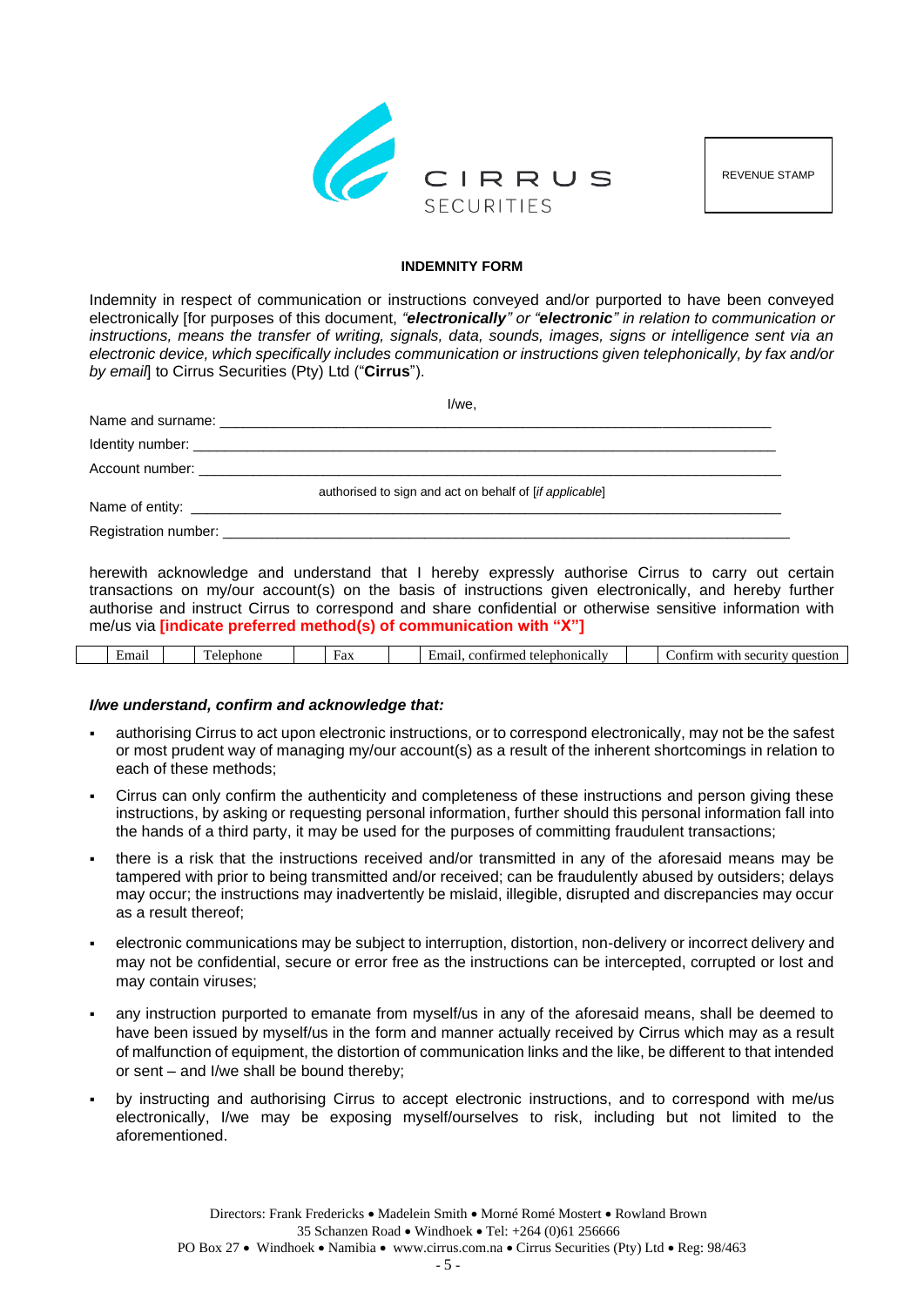# *I/we hereby:*

- indemnify Cirrus against and waive any rights in connection with any demand, claim or action, whether directly or indirectly relating to or in connection with electronic instruction given, or received, unless the matter is as a result of gross negligence or wilful misconduct of Cirrus or any of its employees or person acting for or controlled Cirrus, in which case the matter shall be dealt with on its legal merits.
- undertake that should any claim or action be made or instituted against Cirrus as a result of such gross negligence or wilful misconduct, any claim shall be limited to direct damages and that no indirect, special of consequential damages shall be claimed.
- furthermore specifically indemnify Cirrus and hold it harmless from all demands, claims, actions, losses and damage of whatever nature in relation to infringements of confidentiality arising from the use of electronic instructions to Cirrus or from the correspondence received from Cirrus electronically; malfunctions, failures or unavailability of any hardware, software or equipment; damage arising from any event beyond Cirrus' control, the reliance of any person on incorrect, illegible, incomplete or inaccurate information or dates contained in any instructions received by or sent by Cirrus, from the sending of false, fraudulent or altered electronic instruction or damage caused by the misplacement or loss, however caused, of any instructions sent to Cirrus electronically; and/or Cirrus' delay to act immediately upon any electronic instruction sent to Cirrus;

provided that the aforementioned loss or damage is not a result of the gross negligence or wilful misconduct of Cirrus' or any of its employees or person acting for or controlled by Cirrus', in which case the matter shall be dealt with on its legal merits.

This authorization will remain valid until revoked by myself/us or Cirrus in writing.

In cognisance of these risks, I/we hereby authorise Cirrus to execute instructions which Cirrus receives in any of the aforesaid authorised means, provided that these are furnished to all outward appearances with signatures and/or other means of identification as set out in this Indemnity Form, which match the specimen signature(s) and/or other means of identification agreed with Cirrus and comparison of these signatures and/or the means of identification does not reveal any striking discrepancies.

## *The following telephone, mobile and/or fax numbers and/or e-mail addresses may be used for providing instructions to, and/or for receiving correspondence from Cirrus:*

| <b>Full Names</b>                 |                                                     |
|-----------------------------------|-----------------------------------------------------|
| <b>Primary Contact Number</b>     |                                                     |
| <b>Alternative Contact Number</b> |                                                     |
| <b>Fax Number</b>                 |                                                     |
| <b>E-mail address</b>             |                                                     |
| Security question (if applicable) | [for example, identity number, place of birth, etc] |
| Answer (if applicable)            |                                                     |

## **ALTERNATIVELY,**

I hereby confirm that I do not want to receive any communication or give any instructions electronically and only consent to in-person instructions / communication in relation to my account.